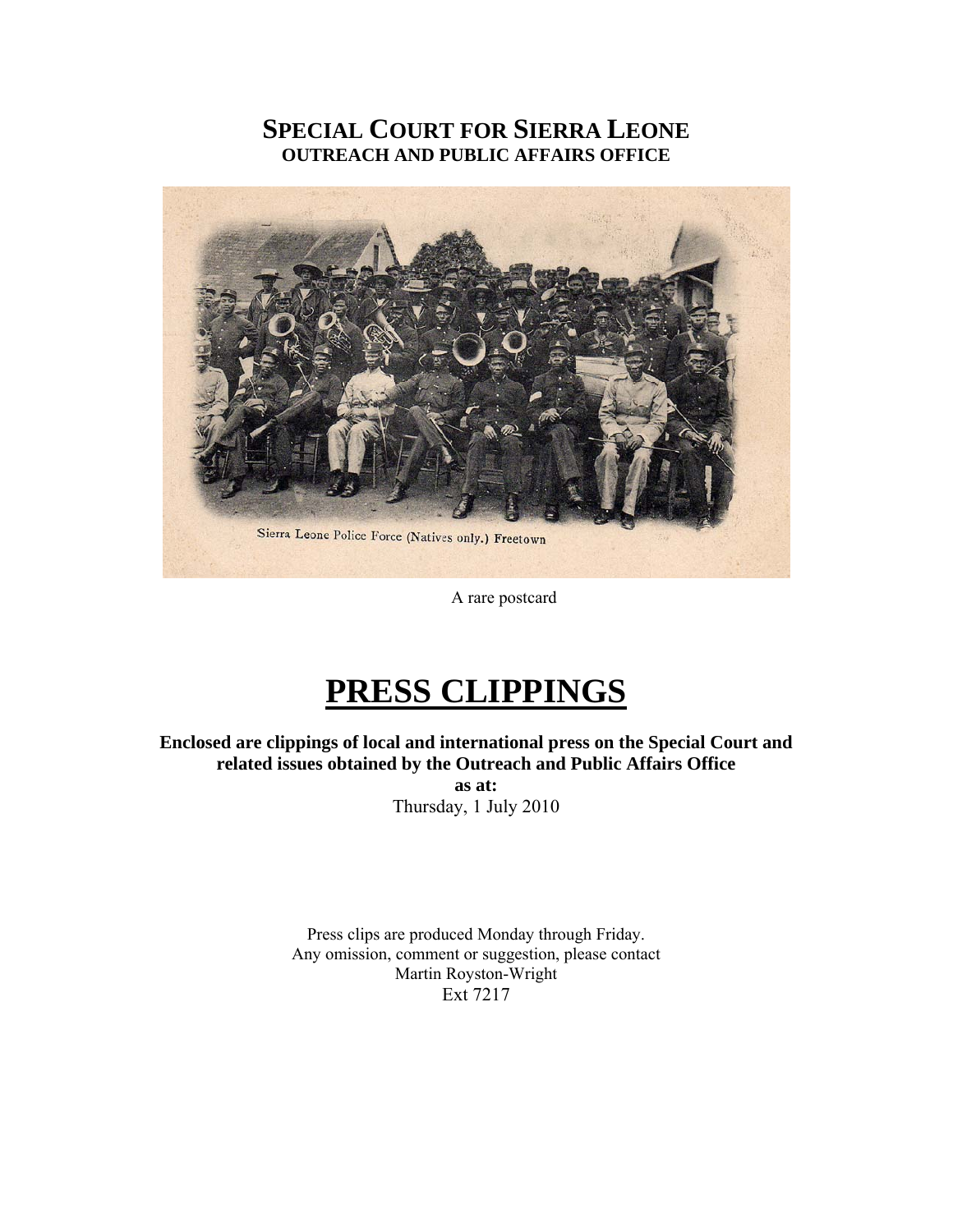| <b>Local News</b>                                                                         |             |  |  |  |
|-------------------------------------------------------------------------------------------|-------------|--|--|--|
| War Crimes Court Agrees to Call Naomi Campbell / African Champion                         |             |  |  |  |
| Naomi Campbell May Testify in Taylor Trial / Concord Times                                |             |  |  |  |
| Witness Denies Receiving Monetary Payments / Premier News                                 |             |  |  |  |
| International Criminal Court Solicits Support From Sierra Leone's / Standard Times Online |             |  |  |  |
|                                                                                           |             |  |  |  |
| Prosecution Can Re-open its Case Against Charles Taylor/ Charlestaylortrial.org           | Pages 8-9   |  |  |  |
| War Crimes Court Steps Toward Seeking Naomi Campbell as witness / CNN                     |             |  |  |  |
| Campbell To Testify Over 'Blood Diamond' / Sky News                                       |             |  |  |  |
| Naomi Campbell To Testify In The Taylor Trial / Thaindian News                            |             |  |  |  |
| Liberians Urged to Follow Taylor's Trial / Daily Observer                                 | Page 14     |  |  |  |
| UNMIL Public Information Office Media Summary / UNMIL                                     | Pages 15-19 |  |  |  |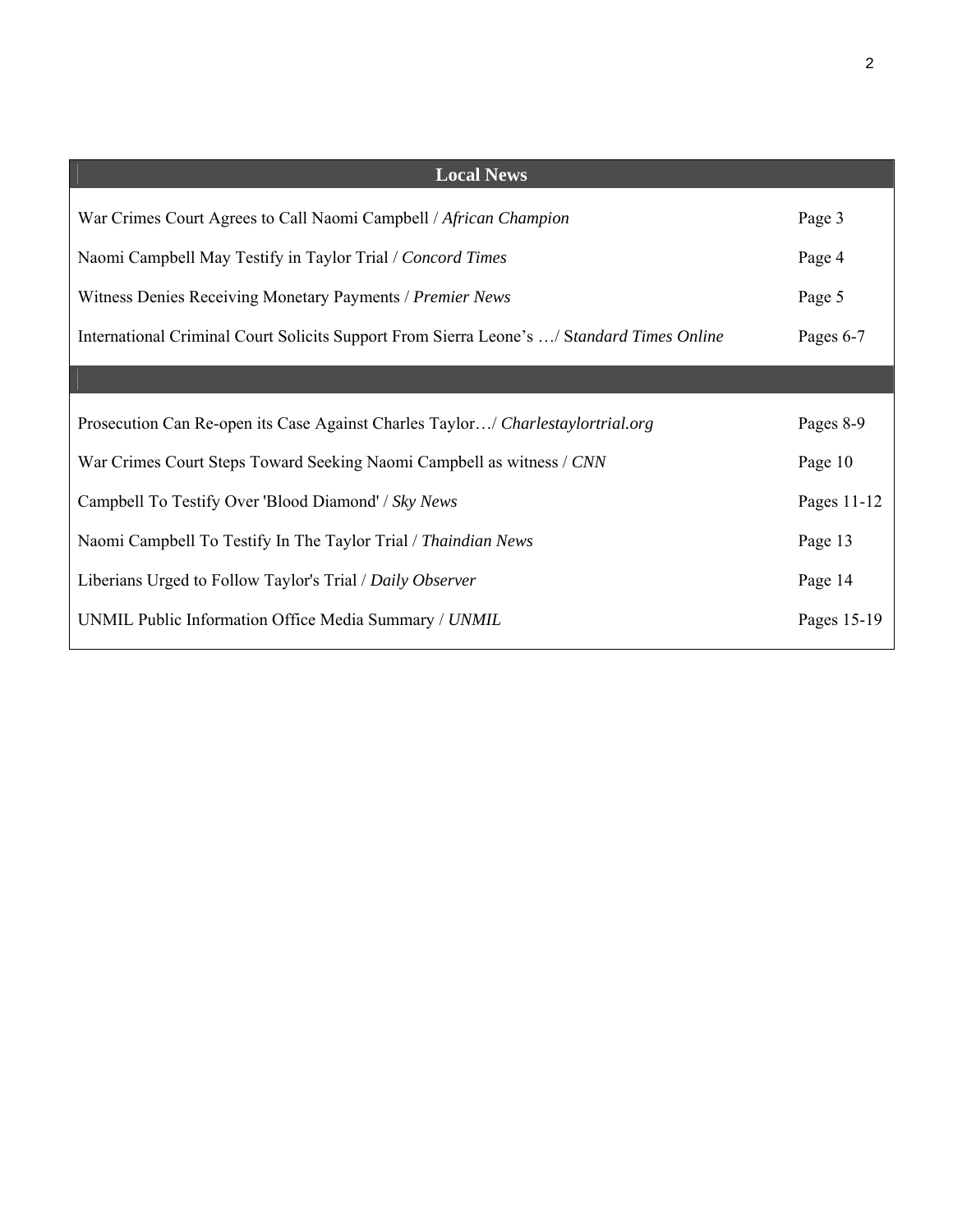## War crimes court agrees to call Naomi Campbell Ms Campbell had prosecutors.

previously refused to testify against Charles Taylor A war crimes court has ruled that model Naomi Campbell can be called to testify in a case against former Liberian President Charles Taylor. Prosecutors for the UNbacked court for Sierra Leone say she was given a "blood diamond" by Mr Taylor in 1997 at Nelson Mandela's house in South Africa.

Mr Taylor is accused of using such diamonds to fuel an insurgency in Sierra Leone that cost many lives.

Ms Campbell had previously refused to provide testimony to

The Special Court for Sierra Leone, sitting in The Hague, also agreed to a prosecution request that it be allowed to call actress Mia Farrow and Ms Campbell's former agent Carole White to testify.

Ms Farrow - who was also at the Mandela dinner - has said Ms Campbell told her about the gift of the diamond the morning after the dinner.

Ms Campbell said she had been visited by representatives of Mr Taylor during the night, and that they had given her a "huge" uncut diamond, Ms Farrow told

ABC News in April. Ms Farrow and Ms White were both willing  $10$ testify. the

prosecutors' request to the court said. Mr Taylor is accused of

selling diamonds and buying weapons for Sierra Leone's Revolutionary United Front (RUF) rebels, who were notorious for hacking off the hands and legs of civilians during the brutal 1991-2001 civil war.

He has pleaded not guilty to 11 counts of war crimes and crimes against humanity stemming from the war. He has also dismissed the claims he presented



Ms Campbell with a diamond in 1997.

"Blood diamonds" is the name given to diamonds mined in areas of conflict that are sold to fund warfare.

Mr Taylor's trial opened in June 2007.

In their request to subpoena the three women, the prosecutors said they did not know about the alleged Campbell diamond until June 2009, by which time they had already closed their case.

Mr Taylor had sought to prevent their bid to reopen the case against him. Defence witnesses are now being heard. Bookmark with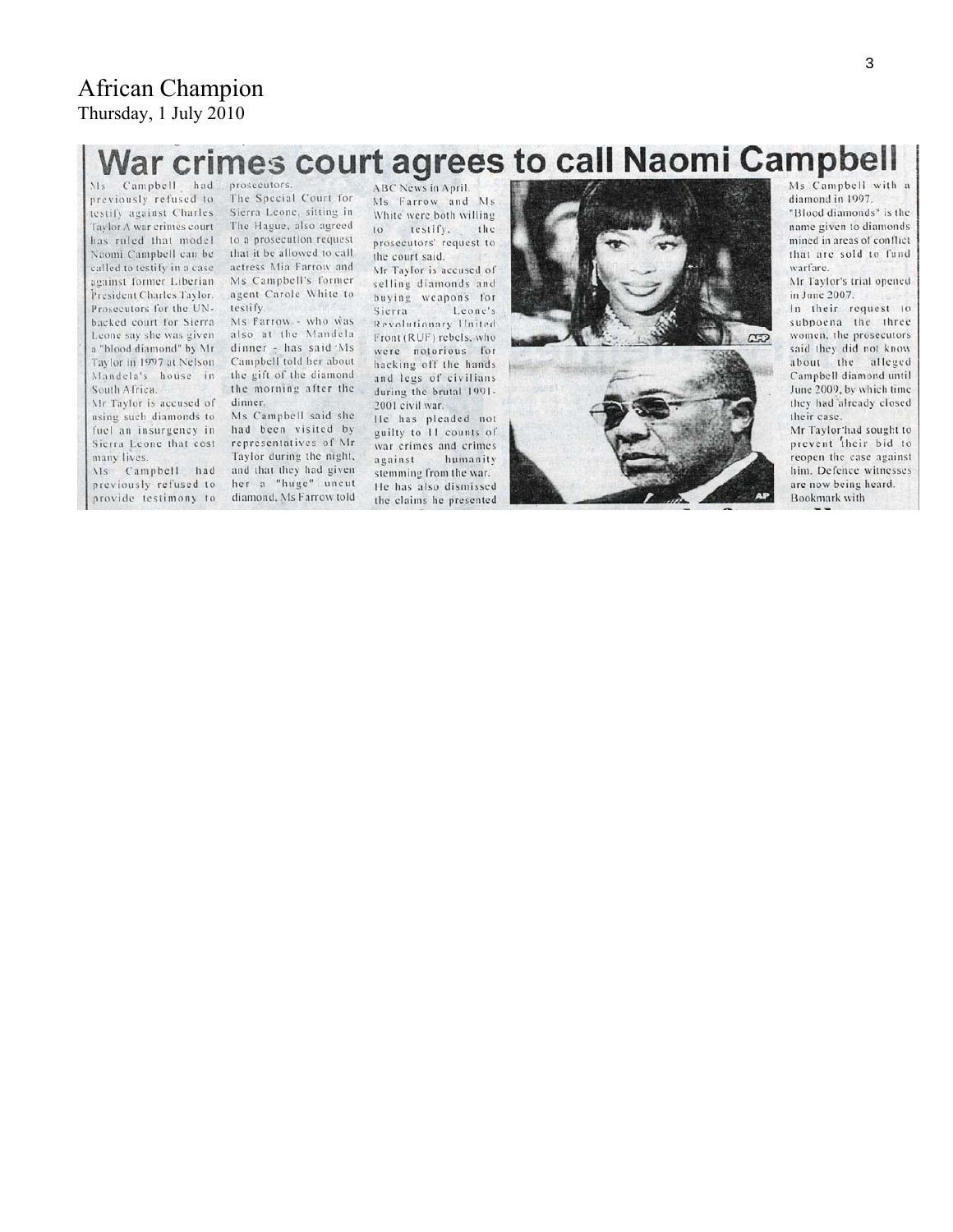| <b>Concord Times</b>                                                                                                                                                                                                                                                                                                                                                                                                                                                                                                                                                                                                                                                                                        | July 1, 2010                                                                                                                                                                                                                                                                                                                                                                                                                                                                                                                                                                                                                                                                               |                                                                                                                                                                                                                                                                                                                                                                                                                                                                                                                                                                                                                                                                                                                                           |                                                                                                                                                                                                                                                                                                                                                                                                                                                                                                                                            | Page 6                                     |  |  |
|-------------------------------------------------------------------------------------------------------------------------------------------------------------------------------------------------------------------------------------------------------------------------------------------------------------------------------------------------------------------------------------------------------------------------------------------------------------------------------------------------------------------------------------------------------------------------------------------------------------------------------------------------------------------------------------------------------------|--------------------------------------------------------------------------------------------------------------------------------------------------------------------------------------------------------------------------------------------------------------------------------------------------------------------------------------------------------------------------------------------------------------------------------------------------------------------------------------------------------------------------------------------------------------------------------------------------------------------------------------------------------------------------------------------|-------------------------------------------------------------------------------------------------------------------------------------------------------------------------------------------------------------------------------------------------------------------------------------------------------------------------------------------------------------------------------------------------------------------------------------------------------------------------------------------------------------------------------------------------------------------------------------------------------------------------------------------------------------------------------------------------------------------------------------------|--------------------------------------------------------------------------------------------------------------------------------------------------------------------------------------------------------------------------------------------------------------------------------------------------------------------------------------------------------------------------------------------------------------------------------------------------------------------------------------------------------------------------------------------|--------------------------------------------|--|--|
| CAL<br>The Special Court for Si-<br>erra Leone Wednesday<br>ruled, that prosecutors<br>can call British model.<br>Naomi Campbell, to tes-<br>tify over a diamond she<br>allegedly received from<br>former Liberian presi-<br>dent Charles Taylor.<br><b>Actress Mia Farrow</b><br>could also be subpoenaed<br>to testify over claims<br>that Campbell was given<br>a rough diamond by Tay-<br>lor after a dinner hosted<br>by former South African<br>president<br>Nelson<br>Mandela in September<br>1997.<br>"The trial chamber<br>hereby grants the motion<br>filed by prosecutors in<br>May seeking permission<br>to subpoena Naomi<br>Campbell and Mia Far-<br>row,"'a statement from<br>$\Omega$<br>11 | According to<br>the<br>prosecution's request to<br>the court, Campbell has<br>refused to give evidence<br>on the matter, but that<br>Farrow and the model's<br>former agent Carole<br>White were both willing<br>to do so.<br>The prosecution alleges<br>the rough diamond was<br>among those Taylor had<br>obtained from Sierra<br>Leone rebels and taken<br>to South Africa "to sell<br>or exchange them for<br>weapons".<br>Taylor, 62, has been on<br>trial in The Hague since<br>January 2008 on 11<br>counts of war crimes<br>and crimes against hu-<br>manity stemming from<br>the brutal $1991-2001$<br>civil war in Sierra<br>Leone.<br>He is accused of having<br>$\mathbf{r}$ . | ing the Revolutionary<br>United Front (RUF)<br>rebels in exchange for<br>diamonds. The RUF is<br>blamed for the mutila-<br>tion of thousands of civil-<br>ians who had their hands<br>and arms severed in one<br>of the most brutal wars<br>in modern history, which<br>claimed some 120,000<br>lives. Prosecutors said<br>they had not known<br>about the Campbell dia-<br>mond, which they con-<br>sider "material" to the<br>case, until June 2009 --<br>by which time they had<br>already closed their case,<br>now in the phase of hear-<br>ing defence witnesses.<br>Taylor has opposed the<br>bid to reopen the prosecu-<br>tion case to call the<br>women, saying in court<br>papers the evidence they<br>sought was "more appro- | priate for a screen-play<br>than a courtroom hear-<br>ing".<br>But a panel of four<br>judges, having studied a<br>declaration by Farrow<br>and notes of an interview<br>with White, found that<br>the proposed new evi-<br>dence was "highly proba-<br>tive".<br>"The trial chamber is of<br>the view that the best<br>procedure is to allow the<br>prosecution to reopen its'<br>case so that the addi-<br>tional prosecution wit-<br>nesses can be interposed<br>between defence wit-<br>nesses," said the ruling.<br><b>Source: AFP</b> | Maomi Campbell may testify in Taylor trial |  |  |
|                                                                                                                                                                                                                                                                                                                                                                                                                                                                                                                                                                                                                                                                                                             |                                                                                                                                                                                                                                                                                                                                                                                                                                                                                                                                                                                                                                                                                            |                                                                                                                                                                                                                                                                                                                                                                                                                                                                                                                                                                                                                                                                                                                                           |                                                                                                                                                                                                                                                                                                                                                                                                                                                                                                                                            |                                            |  |  |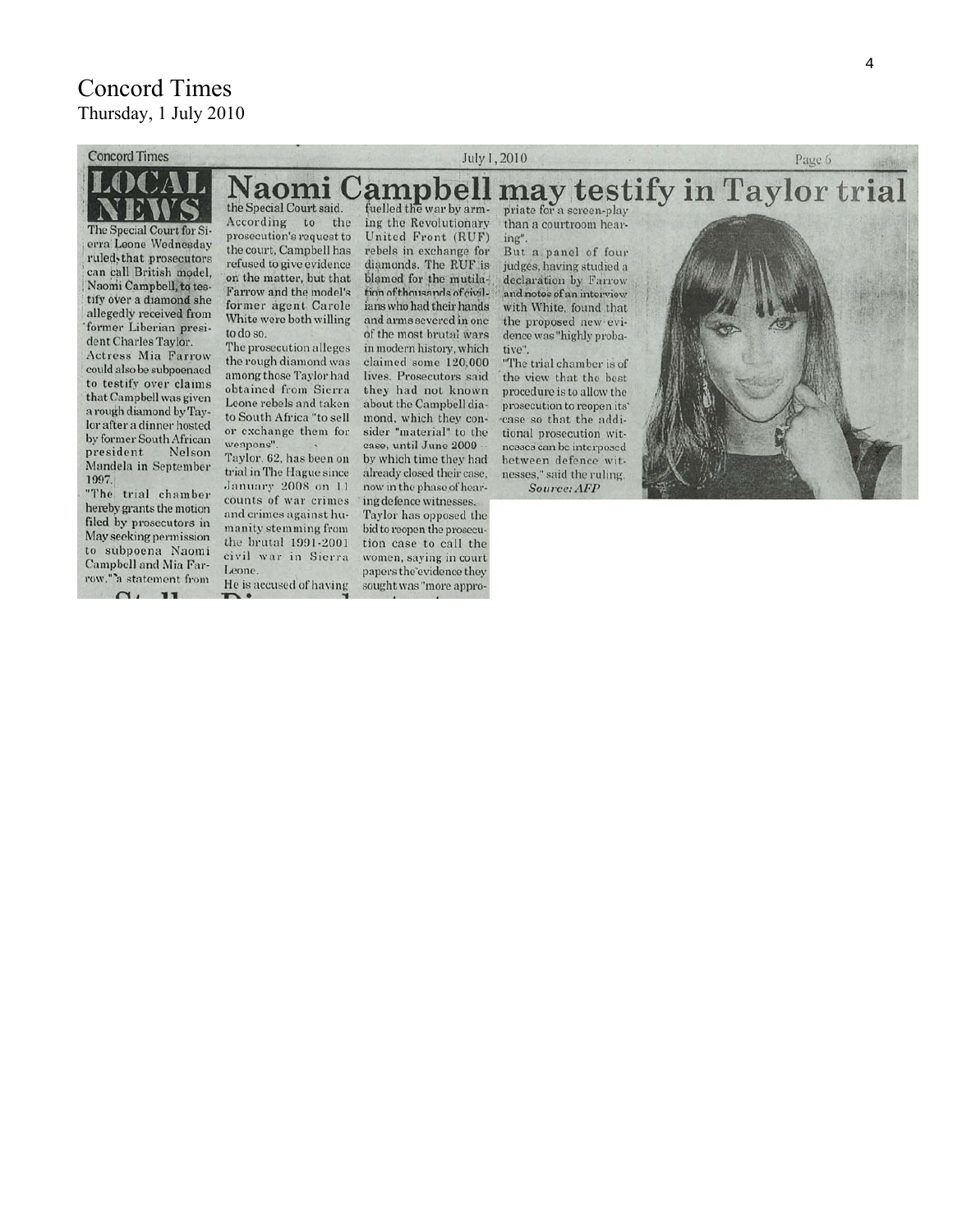## Premier News Thursday, 1 July 2010

# les V Ial Ha

harles Taylor's defense witness Monday denied prosecution suggestions that he received money from court officials as an incentive to testify before taking the witness stand on behalf of the former Liberian president in The Hague.

As the cross-examination of Mr. Taylor's 15th witness, "DCT-190", finished, prosecutors focused on payments made to him in connection with his appearance at the Special Court for Sierra Leone as a defense witness. The witness denied receiving money as an incentive for his testimony, telling the court instead that its Victims and Witness Section (VWS) indeed provided some money for him - but that such money went towards medical services, transportation and accommodation. He did not physically see the money paid on his behalf.

Let be the charles Taylor team. Let the series agreed that he received about<br>while being involved with the Charles Taylor team, The witness agreed that he received about<br>have you received any navment from the court?" x z have you received any payment from the court?" prosecution counsel, Kathryn Howarth, asked the witness

"No," he said.

Ms. Howarth asked the witness whether he had received an amount of Le899,000 (about USD \$230) for medical services.

"I had a toothache and was treated and my daughter was ill and taken care of but I don't know if it went up to that amount," he said.

that it was provided in the second of the second of the second of the second of the second of the second of the second of the second of the second of the second of the second of the second of the second of the second of th the mixed the amounts of money spent on the witness said he did not know what the meaning of<br>attemized the amounts of money spent on the witness miscellaneous allowance was, he denied in clear<br>and the purposes for which sa and the purposes for which said monies were disbursed.



was taken to the hospital and given treatment," the witness said when asked again about the Le899,000.

Le760,000 (about USD \$200) to cover expenses relating to transportation from his work place in Sierra Leone's provincial district to the country's capital. Ms. Howarth pressed the witness on the number of times he had travelled to Freetown and whether the amount was justified. The witness said he travelled to Freetown twice.

Ms. Howarth also pointed out that the witness received about Le497,000 (about USD \$130) for miscellaneous expenses and Le250,000 (about miscellaneous expenses and Le250,000 (about<br>Ms. Howarth put before the witness a WVS document USD \$64) as attendance allowance. While the<br>tilled "Expenses incurred on DTC 190" which USD \$64) as attendance allowance. While terms that he had received money for an "attendance allowance." "As I have told you, this is a figure that is shown but I "I am completely unaware of attendance"

allowance. Nobody has ever given me money for attendance allowance," he said.

When asked about WVS's expense of Le360,000 (about USD \$92) on his accommodation while he was being prepared for his testimony, the witness said "that is correct, for my hotel."

Ms. Howarth pointed out that a total amount of Le $2,772,000$  (about \$706) was spent on the witness, based on the document provided by WVS.

"I've never received that amount of money. The money they are claiming, one of it was paid for medications, so I've not received that kind of money," the witness responded.

The witness explained that if the money was spent on him, it could be justified because he would not be expected to leave his job, pay his way to Freetown and then pay his own accommodation bills without any support from the court. He, however, denied receiving physical cash from court officials.

"But I've told you I never received physical money from the court. In Sierra Leone, what we call physical is when they give money to you but they did not come and show me receipts that this is the money we have spent on you," the witness said.

As the witness concluded his testimony this morning, the judges granted a defense request that the trial be adjourned until Monday, July 5, 2010 because Mr. Taylor's lead defense counsel, Courtenay Griffiths, has been ill and unable to prepare the next witness.

The trial of Mr. Taylor will resume Monday.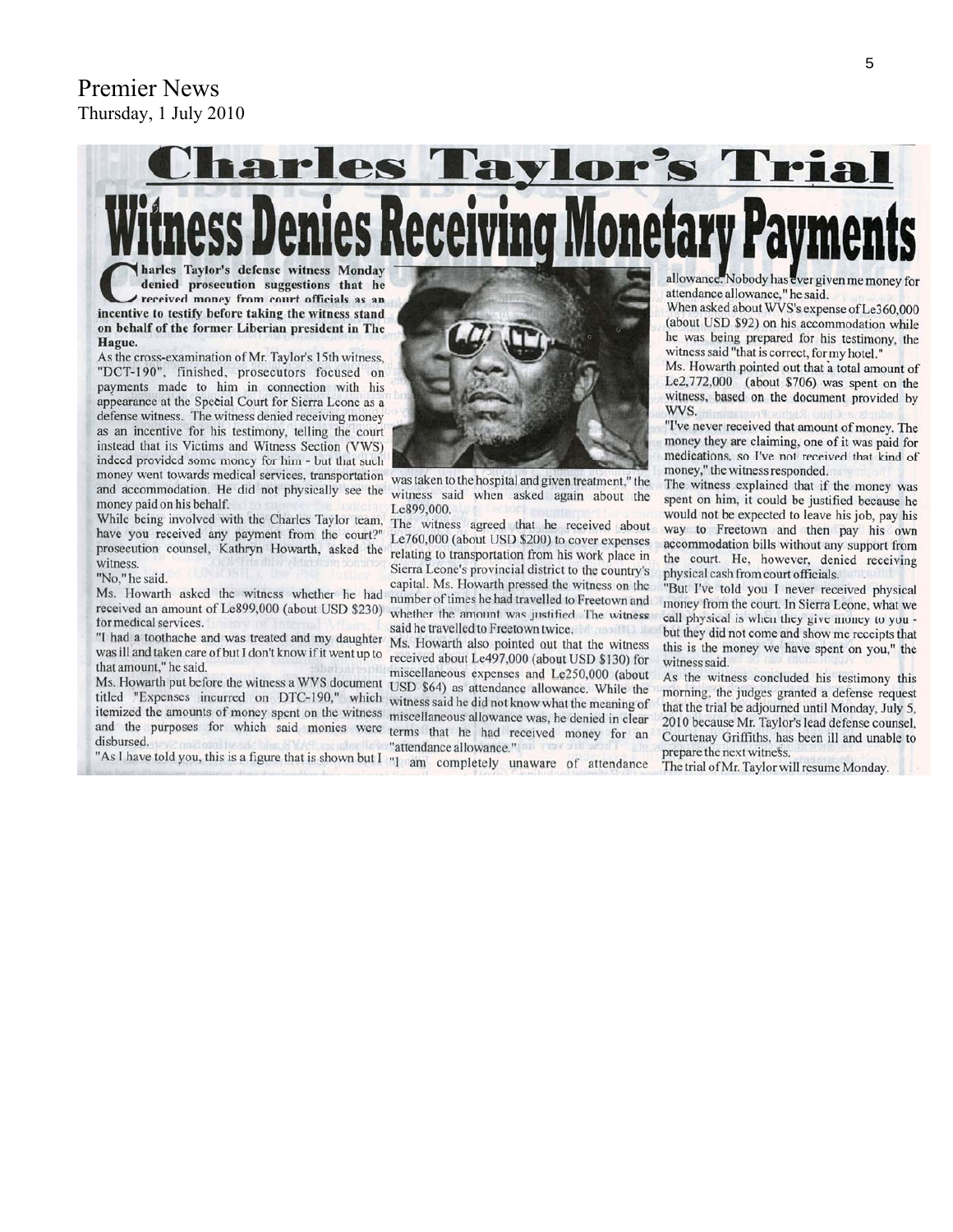## Standard Times Online

Wednesday, 30 June 2010

## **International Criminal Court Solicits Support From Sierra Leone's Ambassador To Ethiopia**



The International Criminal Court's (ICC) Senior Legal Adviser, Mochochoko on Tuesday 29th June 2010 sought the support of Sierra Leone's Ambassador to the Federal Democratic Republic of Ethiopia, Mr. Andrew Bangali for his Organization to open a Liaison Office in Addis Ababa.

He made the request when he p aid a civility visit on the Amba ssador at the Chancery.

Mr. Mochochoko pointed out that the objective of the Office is to facilitate communication and

dialogue between the African Union Commission (AUC) and the Court.

"Most decisions are taken at The Hague without cognisance of the political sensitivity in Addis Ababa," he said, adding that Addis Ababa is the hub of international diplomacy in Africa.

He said he has realized that there is an information gap between The Hague and Addis Ababa.

He lauded the crucial role played by the Sierra Leonean delegation at the Kampala Meeting.

Mr. Mochochoko also spoke about the three Organs of the ICC namely: The Prosecutor's Office, The Registry and The Office of the President which is overseeing the work of the Court.

Responding, Ambassador Bangali who also doubles as Sierra Leone's Permanent Representative to the AUC and the United Nations Economic Commission for Africa (ECA) said the issue has been brought before the Permanent Representatives' Committee (PRC) and if Member States see the need for a Liaison Office here there is a likelihood that they would support the initiative.

Ambassador Bangali said Sierra Leone will not be opposed to the setting up of the Office if that is the desire of the Member States and the AUC.

He assured the ICC Senior Legal Adviser to depend on Sierra Leone's support for establishing an open line of communication and dialogue between the ICC and the AUC.

The duo also exchanged views on the indictment of Sudan's President Omar Hassan al-Bashir and the way forward.

Meanwhile in a related development, on Thursday 24<sup>th</sup> June, Ambassador Bangali received in audience the Director of the Institute for Security Studies (ISS), Ambassador Olusegun Akinsanya.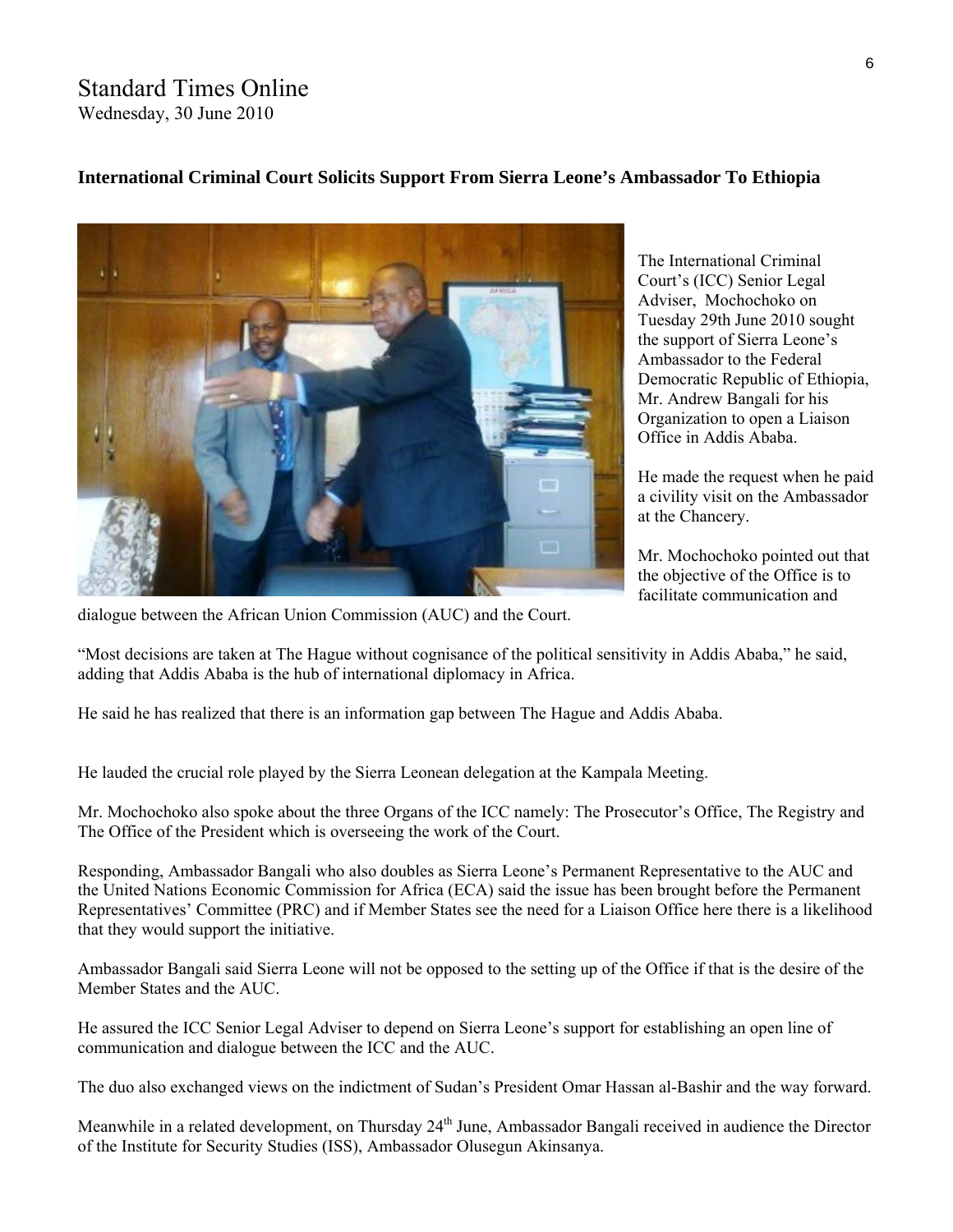The Institute is a pan-African applied policy research institute headquartered in Pretoria, South Africa with offices in Kenya and Ethiopia.

The objective of the institution is to add critical balance and objectivity by providing timely, empirical research and contextual analysis of relevant human security issues to policy makers, area specialists, advocacy groups and the media.

He said he chose Ambassador Bangali as the first envoy to pay a courtesy visit on because of the cordial and friendly relationship between Sierra Leone and his country Nigeria.

Ambassador Bangali congratulated him on his new appointment and as a former international civil servant with a wealth of experience, he opined that Ambassador Akinsanya was the most fitted person for the job.

Ambassador Bangali assured the Director of Sierra Leone's support, adding that he would bring a new dimension into the workings of the Think Tank.

Ambassador Akinsanya was erstwhile Nigeria's Ambassador to Ethiopia and served as the Special United Nations Development Programme Representative to the ECA and the AUC.

Mr. Christopher Bockarie, Second Secretary Embassy of the Republic of Sierra Leone in Addis Ababa, Ethiopia also attended the meeting.

Abdul Karim Koroma Information Attaché Embassy of the Republic of Sierra Leone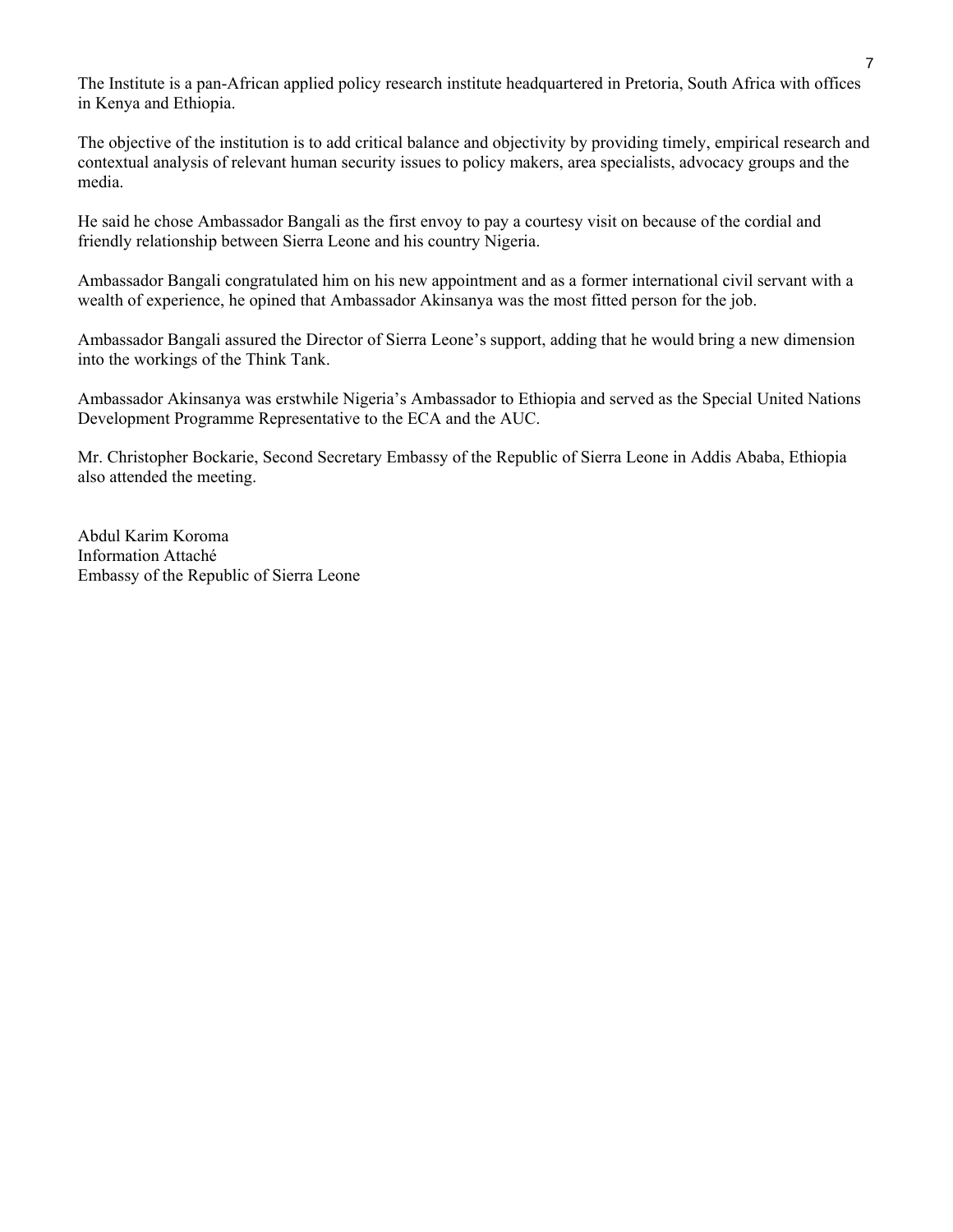## Charlestaylortrial.org Wednesday, 30 June 2010

## **Breaking News: Prosecution can re-open its case against Charles Taylor – and try to get supermodel and actress to testify**

Prosecutors can reopen their case against former Liberian president, Charles Taylor, paving the way for them to try to bring star-studded witnesses – including supermodel Naomi Campbell and Hollywood actress Mia Farrow — to testify at the Special Court for Sierra Leone.

Last month, prosecutors had asked the judges if they could re-open their case to focus on allegations that Mr. Taylor gave Ms. Campbell rough cut diamonds during a trip to South Africa in September 1997 – diamonds which prosecutors say were given to Mr. Taylor by Sierra Leonean rebels to exchange for weapons to help fuel the country's brutal 11-year conflict in the 1990s. Prosecutors also want to bring in the supermodel's former agent, Carol White, along with Ms. Farrow, to testify for one day about the allegations, which were said to have occurred after a celebrity-filled charity dinner hosted by former South African president, Nelson Mandela. In their motion to the judges, prosecutors argued that the evidence the three women can provide "was unknown to the prosecution when it formally closed its case on 27 February 2009″ and relates to "a 'central issue' to the prosecution's case: The Accused's possession of rough diamonds."

Mr. Taylor's lawyers had opposed the request, telling judges that "no reasonable Court could find that the anticipated evidence is relevant to the charges against Mr. Taylor." Defense lawyers also argued that the prosecutors should have made greater efforts to seek evidence before their case was over about Mr. Taylor's trips outside Liberia and his alleged possession of rough diamonds. "Thus the prosecution Motion must be denied," defense lawyers said.

Today, the judges ruled in favor of the prosecution, allowing them to re-open their case and bring new evidence against the former Liberian president. In delivering their ruling, the judges relied on Rule 85(A) of the Rules of Procedure and Evidence of the Special Court for Sierra Leone, which describes the sequence in which evidence could be presented as "(i) evidence for the prosecution, (ii) evidence for the defense, (iii) prosecution evidence in rebuttal, with leave of the Trial Chamber, and (iv) evidence ordered by the Trial Chamber." The judges also relied on international jurisprudence that the prosecution "may further be granted leave to re-open its case in order to present new evidence not previously available to it."

According to the judges, the requirements for a party to reopen its case in such a situation are twofold:

1. "The party must meet the threshold test of establishing that the evidence could not, with reasonable diligence, have been obtained and presented during its case in chief"; and if this test is met:

2. "The Trial Chamber must be of the view that the probative value of the evidence is not substantially outweighed by the need to ensure a fair trial."

The judges held that prosecutors only received information about the alleged diamond gift in June 2009 — "well after [the prosecution] had closed its case" and had since been unable to contact Ms. Campbell.

"Accordingly, the Trial Chamber is satisfied not only that the Prosecution has shown that it could not, with reasonable diligence, have obtained and presented the fresh evidence during its case in chief, but that it subsequently acted with reasonable diligence to obtain such evidence," the judges stated.

The judges also thought the three high profile witnesses may offer valuable information.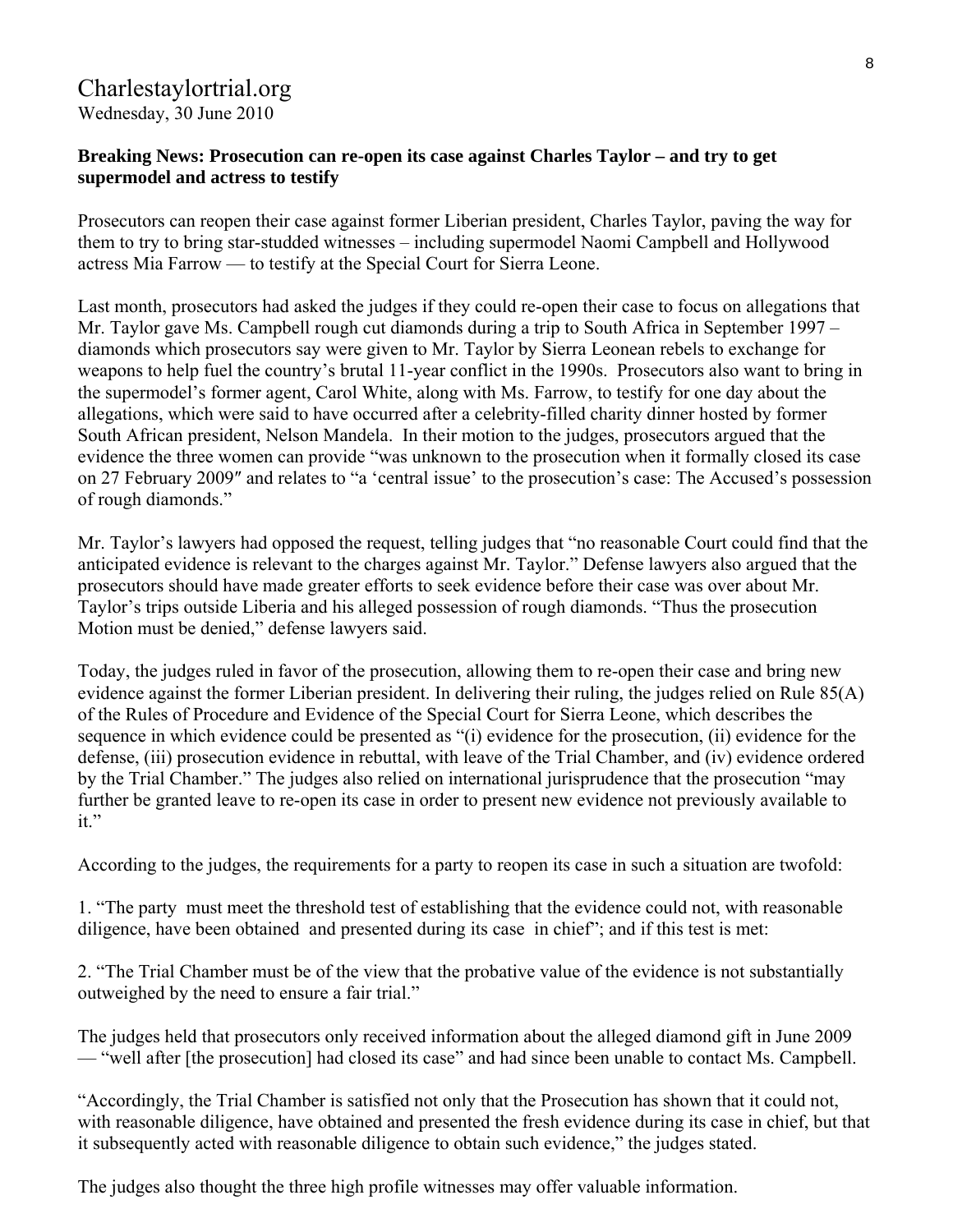"The Trial Chamber, having perused the declaration of Mia Farrow and the interview notes of Carole White, is satisfied that the proposed fresh evidence is highly probative and material to the indictment," according to today's decision.

Judges were also not concerned that testimony of the three extra witnesses would be unfair to Mr. Taylor. His defense team had known about Ms. Farrow's statement since December 2009 and about Ms. White's evidence before prosecutors did. Since the prosecutors were asking for one day to complete their examination of the three witnesses, it would not cause any undue delay.

"The Trial Chamber is also satisfied that no injustice would be caused to the Defense by such re-opening in that it will be entitled to test the evidence of the proposed witnesses by cross-examination and may apply for time to make further investigations and call further evidence if necessary," the judges said.

"Accordingly, the Trial Chamber finds that this is an appropriate case for the Trial Chamber to exercise its discretion to allow the Motion, in that the proposed fresh evidence is not substantially outweighed by the need to ensure a fair trial," the judges concluded in their ruling.

The judges directed prosecutors to call the "proposed additional witnesses as soon as practicable and in any event before the close of the defense case."

Judges still need to decide on the prosecutors' request to issue a subpoena for Ms. Campbell.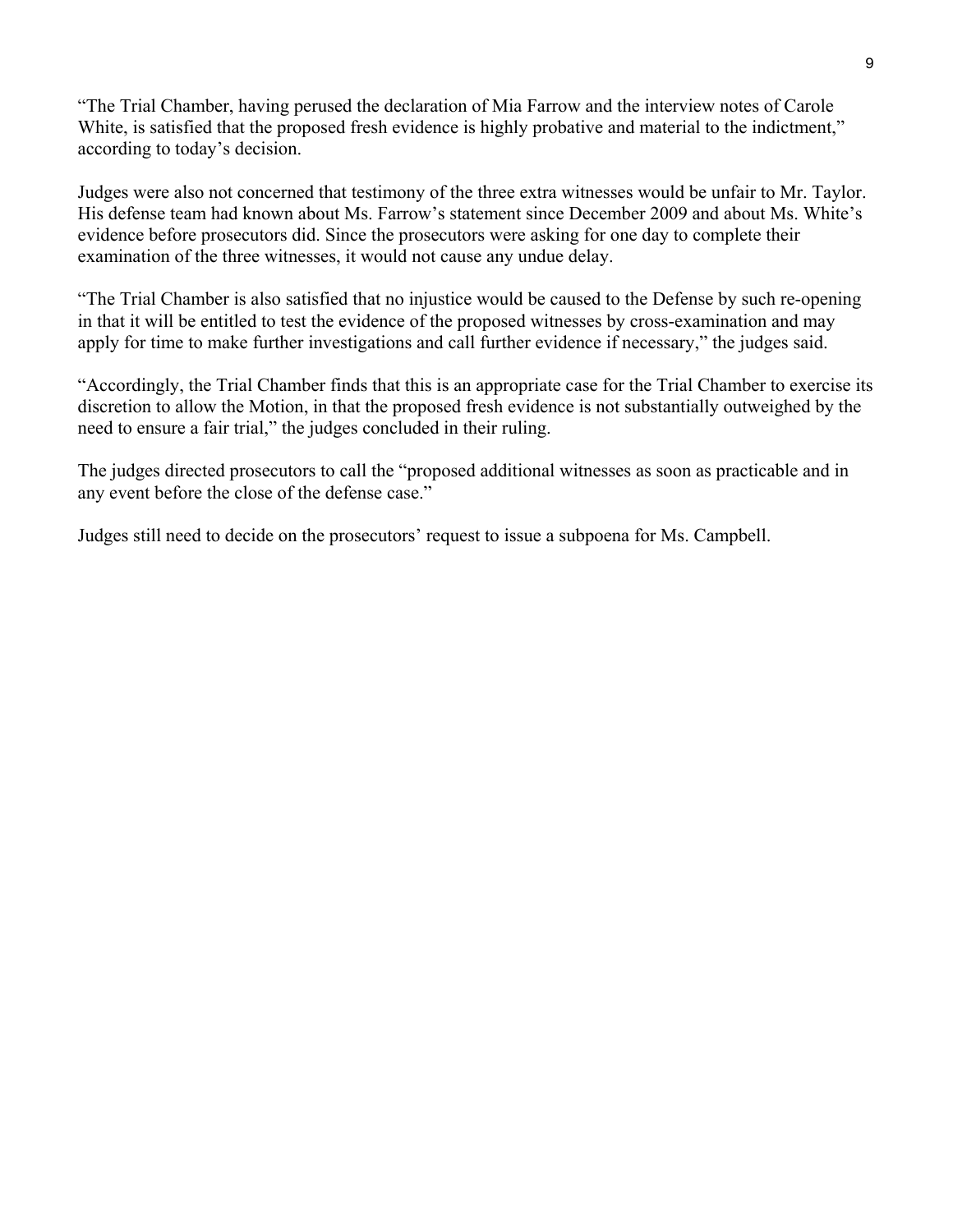CNN Wednesday, 30 June 2010

## **War crimes court steps toward seeking Naomi Campbell as witness**

By Richard Allen Greene



*Prosecutors are seeking the testimony of Naomi Campbell at Charles Taylor's war crimes trial.* 

**(CNN)** -- The war crimes tribunal trying former Liberian President Charles Taylor has taken a step toward requiring supermodel Naomi Campbell to testify, the court announced Wednesday. Prosecutors last month asked the court to order her to testify about allegations she got a "blood

diamond" from Taylor, and requested permission to reopen their case against him. The court Tuesday granted the prosecution request, according to court documents posted online Wednesday. It has not yet ruled on the subpoena for Campbell, but allowing prosecutors to reopen the case gives a hint as to which way it will decide, a court spokesman said.

The prosecution -- which rested in February of last year -- asked to reopen their case specifically to call Campbell, as well as actress Mia Farrow and a witness named Carole Taylor, court papers show. The court did not say when it would rule on the request for a subpoena for Campbell. Farrow and Taylor have indicated they will testify voluntarily, court spokesman Peter Andersen told CNN. But Campbell's testimony would be expected in July or August, he said, citing the court's schedule. The tribunal does not have its own police, so it is not clear what power it would have to enforce a subpoena, Andersen said.

"I am hoping that we don't have to find out," he said.

The prosecution says Campbell received rough diamonds from Taylor, and claimed her testimony would prove that the former president "used rough diamonds for personal enrichment and arms purchases," according to papers filed with the U.N.-backed court.

Campbell has said she does not want to be involved in the case, prosecutors said, forcing them to ask the court to issue a subpoena ordering her to appear.

"Her anticipated evidence rebuts the accused's testimony that he never possessed rough diamonds," prosecutors said.

Prosecutors said they learned in June 2009 that Taylor had given the supermodel a diamond in South Africa in 1997. The actress Mia Farrow confirmed it, they said.

Taylor, 62, has been on trial for more than three years. He is accused of fueling a bloody civil war in Sierra Leone that led to widespread murder, rape and mutilation.

Rough diamonds, also known as "blood diamonds" or "conflict diamonds," were a key component of the war, both fueling it and being used as currency in it.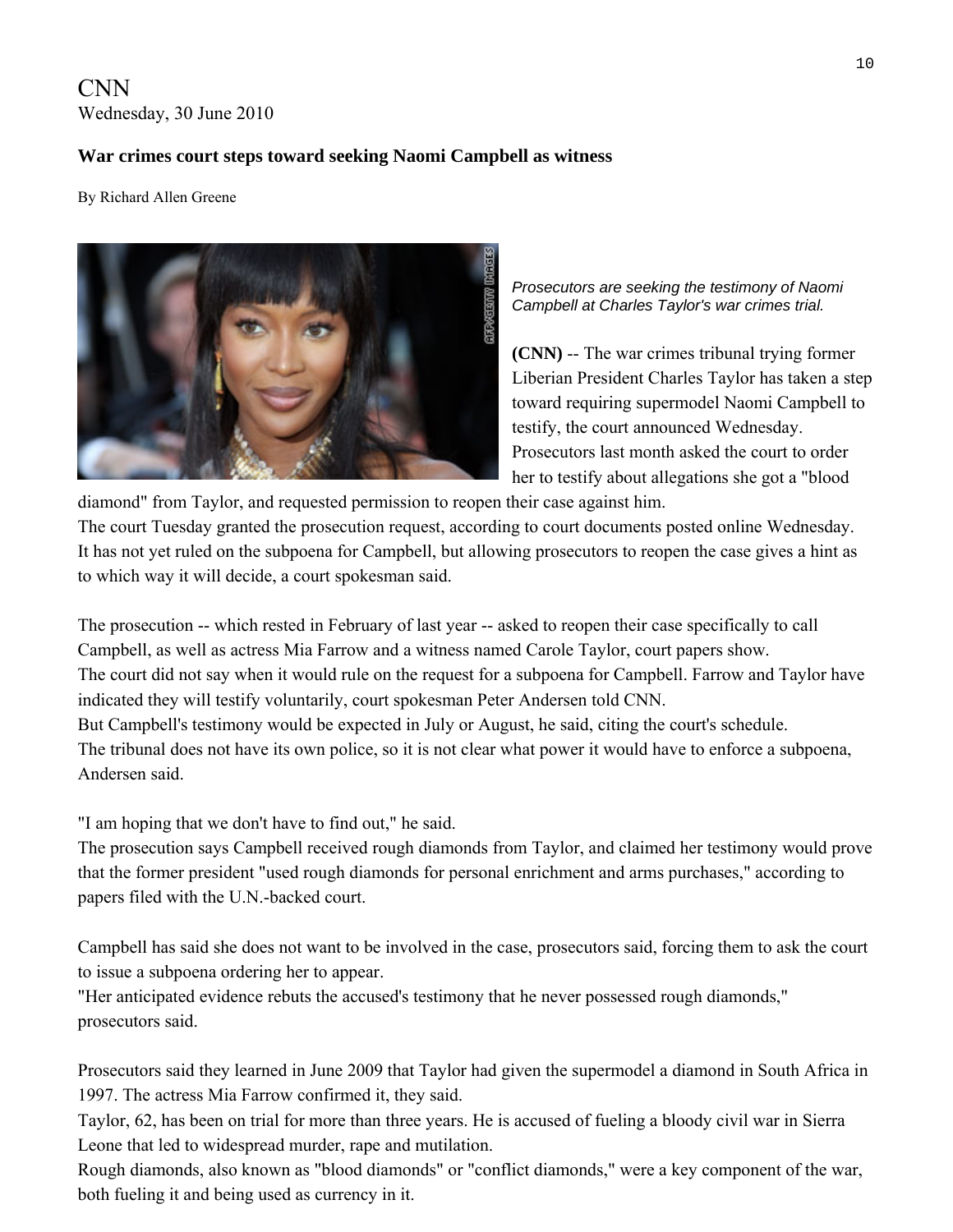Wednesday, 30 June 2010 Sky News

## **Campbell To Testify Over 'Blood Diamond'**

Kat Higgins, Sky News Online

Supermodel Naomi Campbell could be called to give evidence about a "blood diamond" she allegedly received from the ex-president of Liberia.



Charles Taylor and Naomi Campbell met in September 1997

A war crimes court at The Hague made the ruling on Wednesday after claims that Ms Campbell was given a rough diamond by Charles Taylor at a dinner hosted by Nelson Mandela in 1997.

The prosecution alleges the jewel was among those Taylor had acquired from rebels in Sierra Leone and taken to South Africa "to sell ... or exchange for weapons".

Taylor, 62, has been on trial at The Hague since January 2008 on 11 counts of war crimes and crimes against humanity.

The charges relate to the 1991-2001 civil war in Sierra Leone when thousands of people were killed or



brutally maimed.

He is accused of having fuelled war there by arming the rebel Revolutionary United Front (RUF) in exchange for "blood diamonds" - the name given to diamonds mined in rebel-held regions of Africa and sold to fund warfare.

Ms Campbell has repeatedly refused to give evidence on the matter, but it is thought her former agent Carole White and the actress Mia Farrow are both willing to.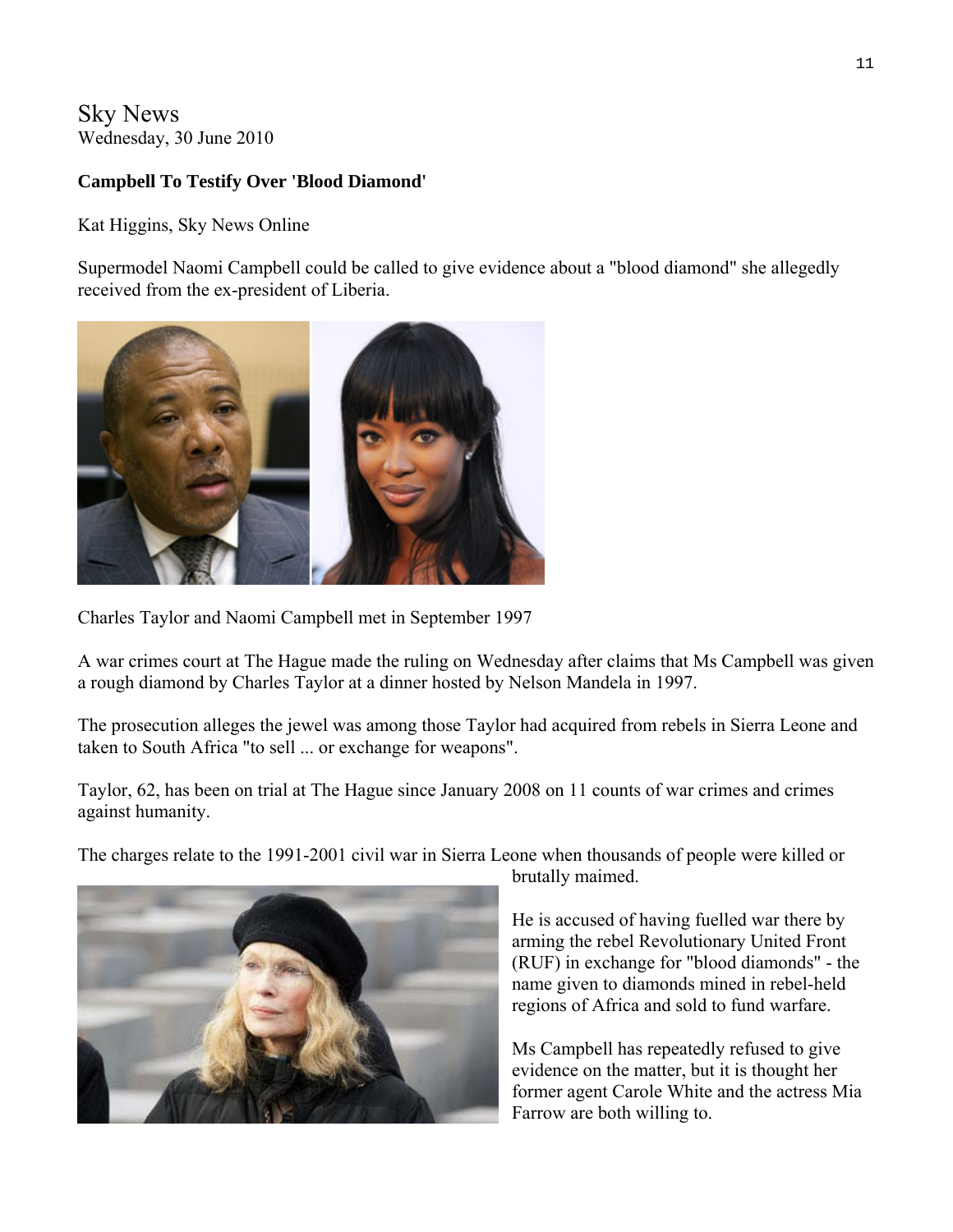Mia Farrow has agreed to testify at the war crime trial

Ms Farrow, the ex-wife of film director Woody Allen, was also a guest at the dinner held by the former South African president and claims Ms Campbell told her about the gift at the time.

Prosecutors said they had not known about the Campbell diamond, which they consider "material" to the case, until June 2009 - by which time they had already closed their case.

The jury has now moved on to hearing from defence witnesses.

Taylor is said to be opposed to the reopening of the prosecution's case, saying in court papers that the evidence they sought was "more appropriate for a screen-play than a courtroom hearing".

But a panel of judges ruled: "The trial chamber is of the view that the best procedure is to allow the prosecution to reopen its case so that the additional prosecution witnesses can be interposed between defence witnesses."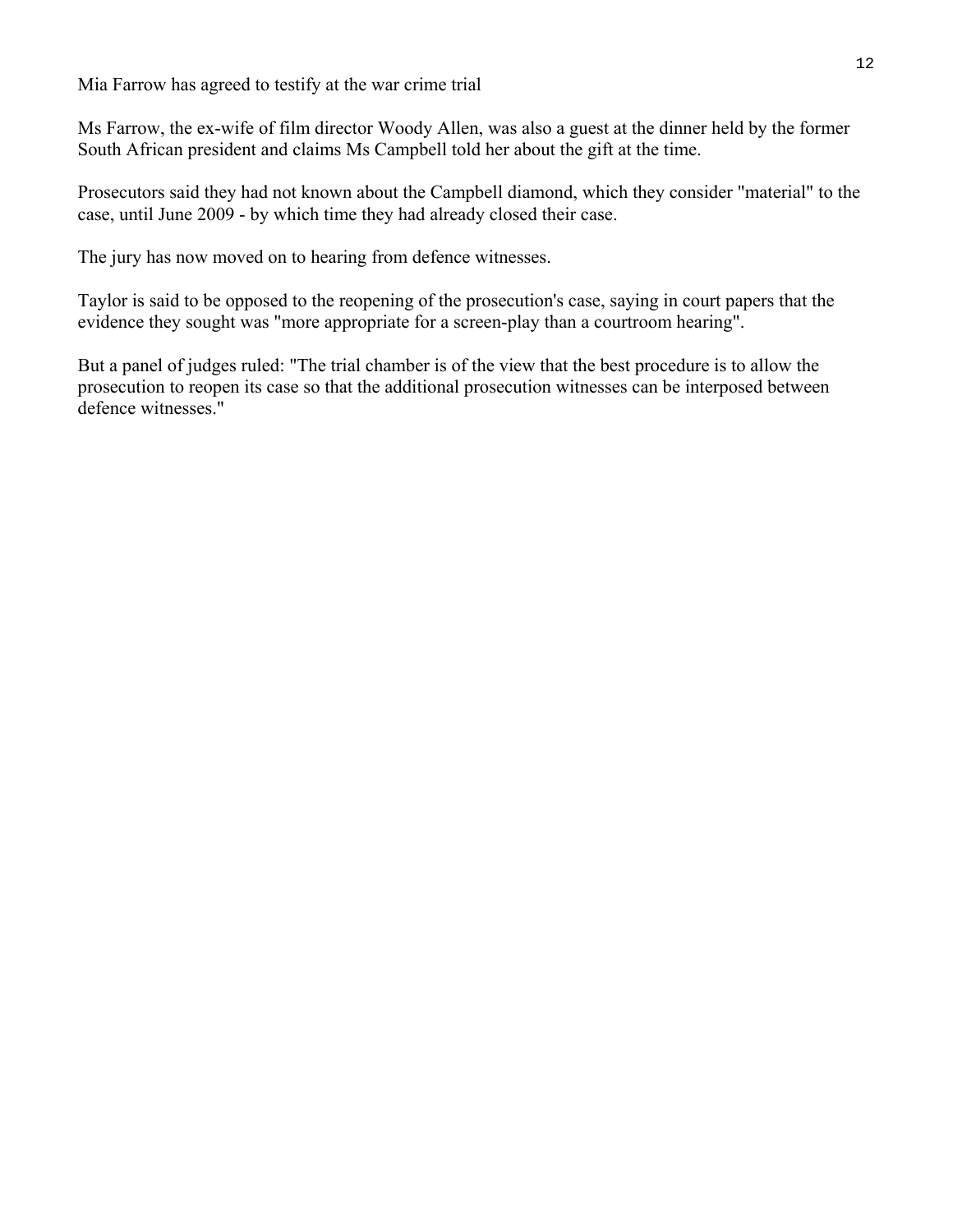## **Naomi Campbell To Testify In The Taylor Trial**

By Sampurn Wire

summoned to a war crimes tribunal of Liberia's former President Charles June 12, 2010 (Sampurn Wire): Supermodel Naomi Campbell has been Taylor. She was allegedly given a rough blood diamond by Taylor, while on a trip to South Africa.

rebels in Sierra Leone. Prosecutors allege that Taylor provided the brutal Taylor is being charged of 11 war crimes against humanity in the civil war of Sierra Leone during 1990's. The charges include murder, torture, rape, sexual slavery, use of child soldiers and terrorism during his backing of the



rebels with arms and ammunitions in exchange for diamonds. But Taylor has denied the allegations.

Earlier in the trial actress Mia Farrow had claimed that Naomi had told her that she received a big blood diamond from the representatives of Taylor, which she was planning to give to Nelson Mandela's children's charity. She said that they went to attend a dinner hosted by Nelson Mandela in 1997 and at the breakfast table the following morning Naomi revealed that she has been given a diamond by Taylor at night.

The prosecutors appealed to subpoena Campbell in order to testify the claims of Mia Farrow. They claim that Naomi's testimony would provide a direct evidence of Taylor's possession of uncut diamonds from a witness who is not related to the Liberian or Sierra Leone conflict. But the defense lawyers are opposing the motion by calling it a publicity stunt.

Meanwhile, Naomi has refused to speak, stating that she is concerned about her safety and is not willing to involve herself in the case. Earlier in May, Campbell told the talk show host Oprah Winfrey that she didn't want to get involved in the case of Taylor, who has done terrible deeds She didn't want to put her family in any kind of danger. She had added. In April, she walked out of another interview that asked her about the diamond.

According to a court official Solomon Moriba, the court would be asking the UK government for assistance if Naomi refuses to testify.

-Sampurn Wire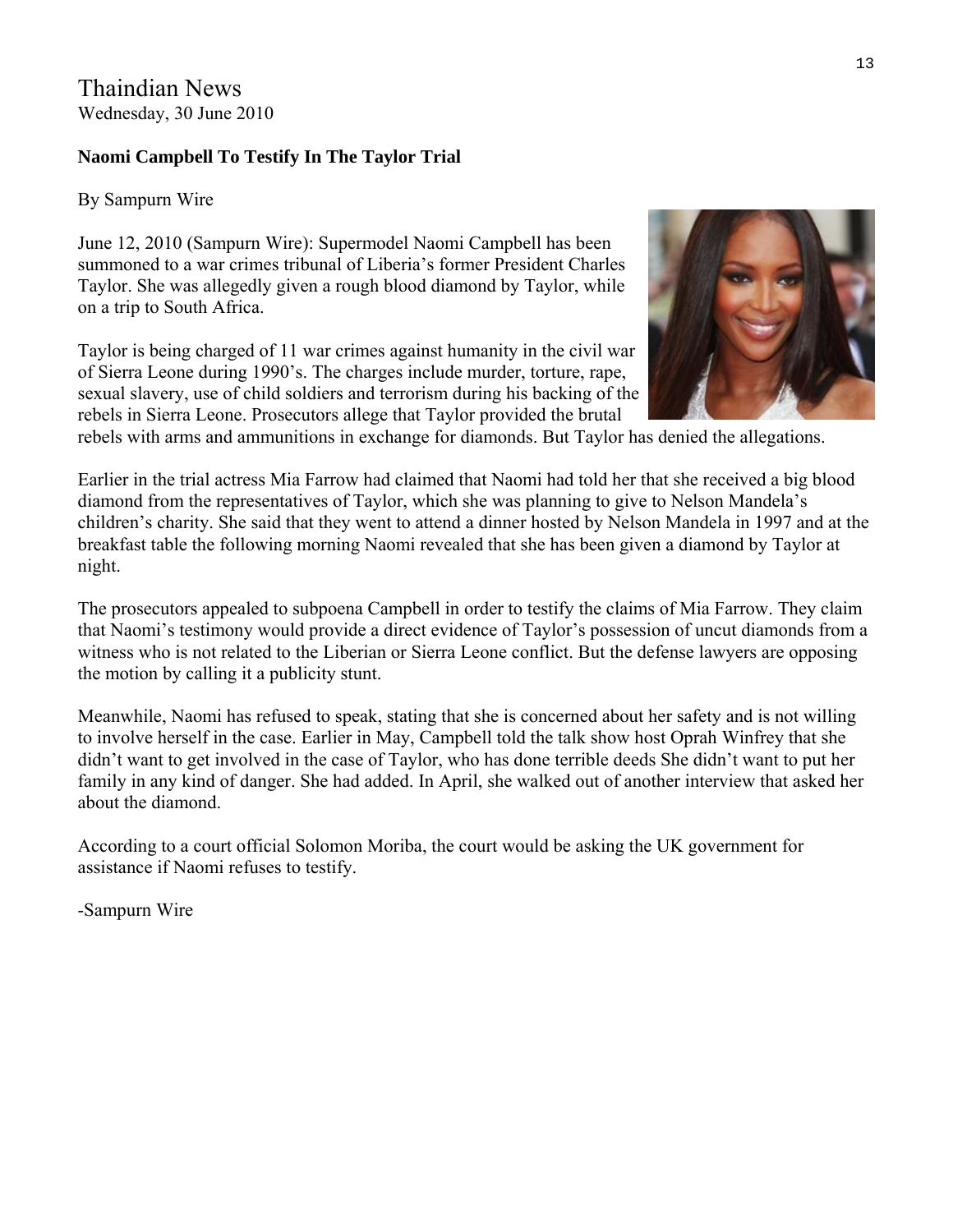# Daily Observer (Liberia)

Tuesday, 29 June 2010

## **Liberians Urged to Follow Taylor's Trial**

#### By: Victoria G. Wesseh

A consortium of civil society grouping in Liberia under the banner of the Liberia NGO Network (LINK) has underscored the need for more public awareness for the trial of former Liberian President Charles Taylor. The LINK warned that misinformation may characterize the court's verdict if people were not adequately informed about the trial proceedings of Mr. Taylor.

The former Liberian President is being tried by the Special Court for Sierra Leone in The Hague, Netherlands, on 11-court charges ranging from supplying arms and ammunition to the Revolutionary United Front (RUF) of Sierra Leone as well as rape, gun running and child abuse, amongst others during that country's 10-year civil war.

The trial of Mr. Taylor in The Hague is a major concern for civil society groups in Liberia and Sierra Leone who are of the view that all citizens of the two neighboring countries should be fully aware of the trial proceedings.

At a one-day seminar for civil society groups over the weekend in Mamba Point, Monrovia, LINK's secretary general, Dismas Cupson, said the seminar was intended to deliberate on relevant international instruments including humanitarian law, its application, and the role of Liberian citizens in the trial to avoid reverting the country back to conflict.

deliberated on relevant issues on how LINK could further enhance collaboration with its Sierra Leonean The workshop also focused on the role of the Special Court's outreach section for the trial in Liberia and also counterparts.

According to the LINK's secretary general, it was necessary for citizens of the two countries to develop more interest in the trial. Mr. Cupson acknowledged the importance attached to the trial by civil society groups in Liberia and Sierra Leone due to its security implications in the Mano River Union sub-region.

"There may be misconception, and misinformation at the time of the verdict. Therefore, our role, as civil society in Liberia, is to ensure that our people are adequately informed," he said. But he did not say specifically what they are doing to keep Liberians and Sierra Leoneans abreast with the proceedings of the Taylor trial.

Mr. Cupson stated that the training workshop was also intended to inform non-governmental organizations (NGOs) about their individual roles in the implementation of their various programs relative to the trial.

"We as national institution must help to shape the minds of our people. The rule of law and the issue of legality are things that should concern all of us," he noted.

The chief facilitator of the seminar, Dickson Wlah, said it was necessary for civil groups to continue to meet in such a gathering and share ideas.

Mr. Wlah also pointed out that it was necessary to educate civil group to understand international humanitarian laws.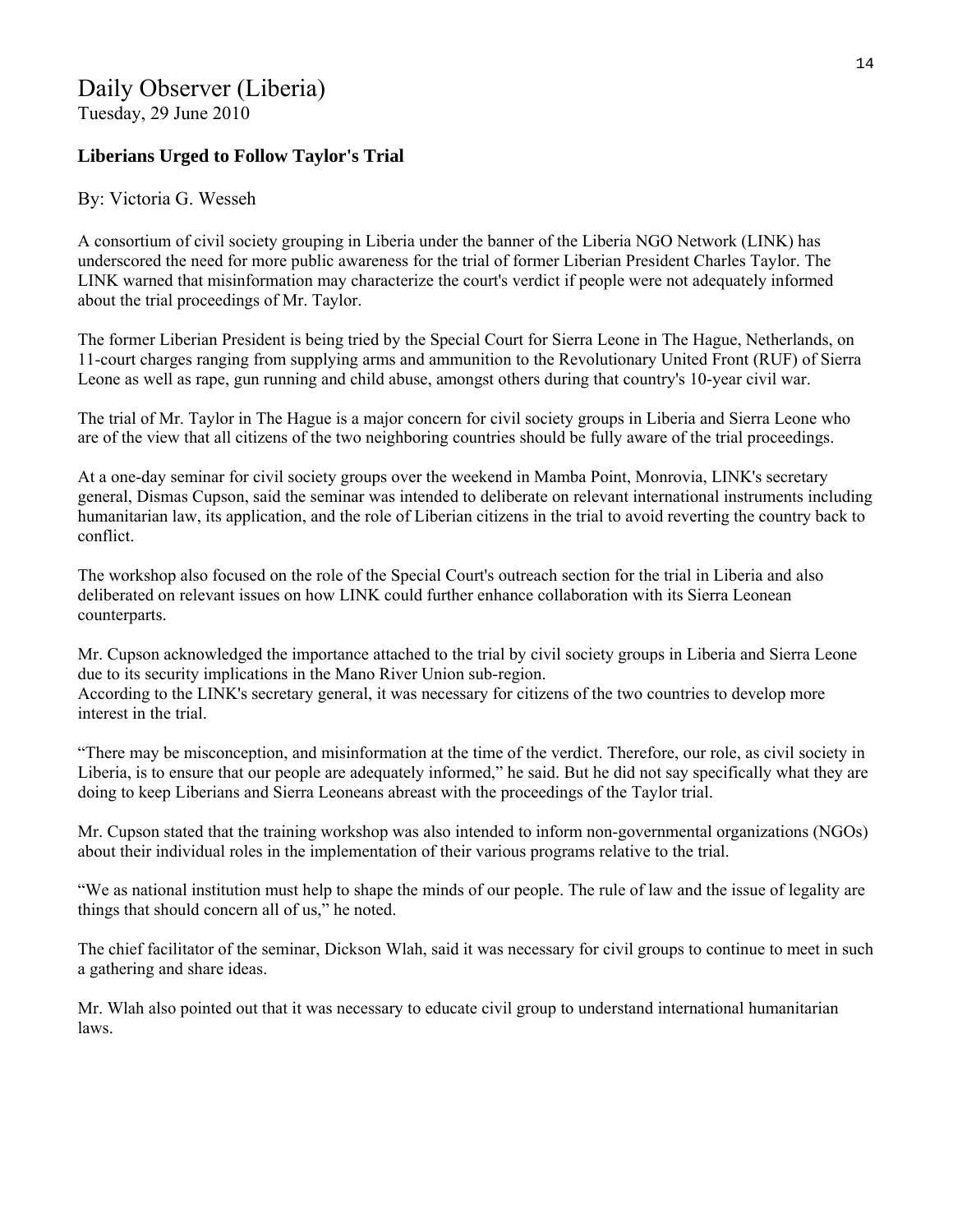



United Nations Mission in Liberia (UNMIL)

## **UNMIL Public Information Office Media Summary 30 June 2010**

*[The media summaries and press clips do not necessarily represent the views of UNMIL.]* 

## **UN News in Liberia**

## **Senior UN Military Officers Agree to Strengthen Collaboration on Security Concerns**

[In Profile Daily, Liberian Express, Public Agenda, The Informer]

- Senior UN Military Officers in West Africa have resolved to strengthen collaboration on security concerns and enhance joint border patrols and close interaction between peacekeeping forces and other security agencies in the sub-region.
- The decisions were reached at the close of the  $20<sup>th</sup>$  Intermission Force Commanders' Conference held at the headquarters of the United Nations Mission in Liberia (UNMIL).
- The UN Regional Military Chiefs discussed common security issues, challenges and the need to closely coordinate their joint efforts giving the upcoming elections in West Africa.
- The issues include the current Guinean elections, Ivory Coast's elections likely to take place at the end of this year, the 2011 Liberian elections and the 2012 Sierra Leonean elections.
- Issues on drug trafficking and security were also discussed.

## **Local News on Liberian issues**

## **Liberia Reaches HIPC Completion Point Declares President Sirleaf**

[Heritage, The Inquirer, Front Page Africa, The Informer, National Chronicle, Daily Observer, New Democrat]

- President Ellen Johnson Sirleaf has announced that Liberia has finally reached the HIPC completion point.
- President Sirleaf said this comes with the cancellation of Liberia's US\$4.6 billion arrears with the World Bank and the International Monetary Fund (IMF).
- Speaking Tuesday in a nationwide address, the President noted that the money was borrowed from the World Bank, the IMF and other countries by previous Liberian governments before the civil war with none of them reaching a settlement which made the debt to generating interest and penalties.
- According to the Liberian leader, the cancellation of Liberia's huge debt is a blessing because it would have taken the country 28 years to clear if it's current budget of US\$350 million were entirely directed toward paying back.
- She explained that in order for Liberia to get to where it is today the government was forced to carry out difficult major reforms.
- President Sirleaf described the IMF and the World Bank's requirements as "tough prescribed bitter pills that needed to be taken to get healed."
- She however thanked the two top financial institutions for the gesture and said it is a victory that needed to be celebrated by all Liberians.

## **Bank, IMF Announce Debt Relief for Liberia World**

[Heritage, The Inquirer, In Profile Daily, Front Page Africa, Liberia Journal, Daily Observer]

- The International Monetary Fund (IMF) and World Bank have announced a US\$4.6 billion dollar debt relief for Liberia.
- The decision by the executive boards of both institutions will reduce the stock of debt in present value terms by US\$2.9 billion.
- This amount also includes US\$2.7 billion from the enhanced Heavily Indebted Poor Countries Initiative (HIPC).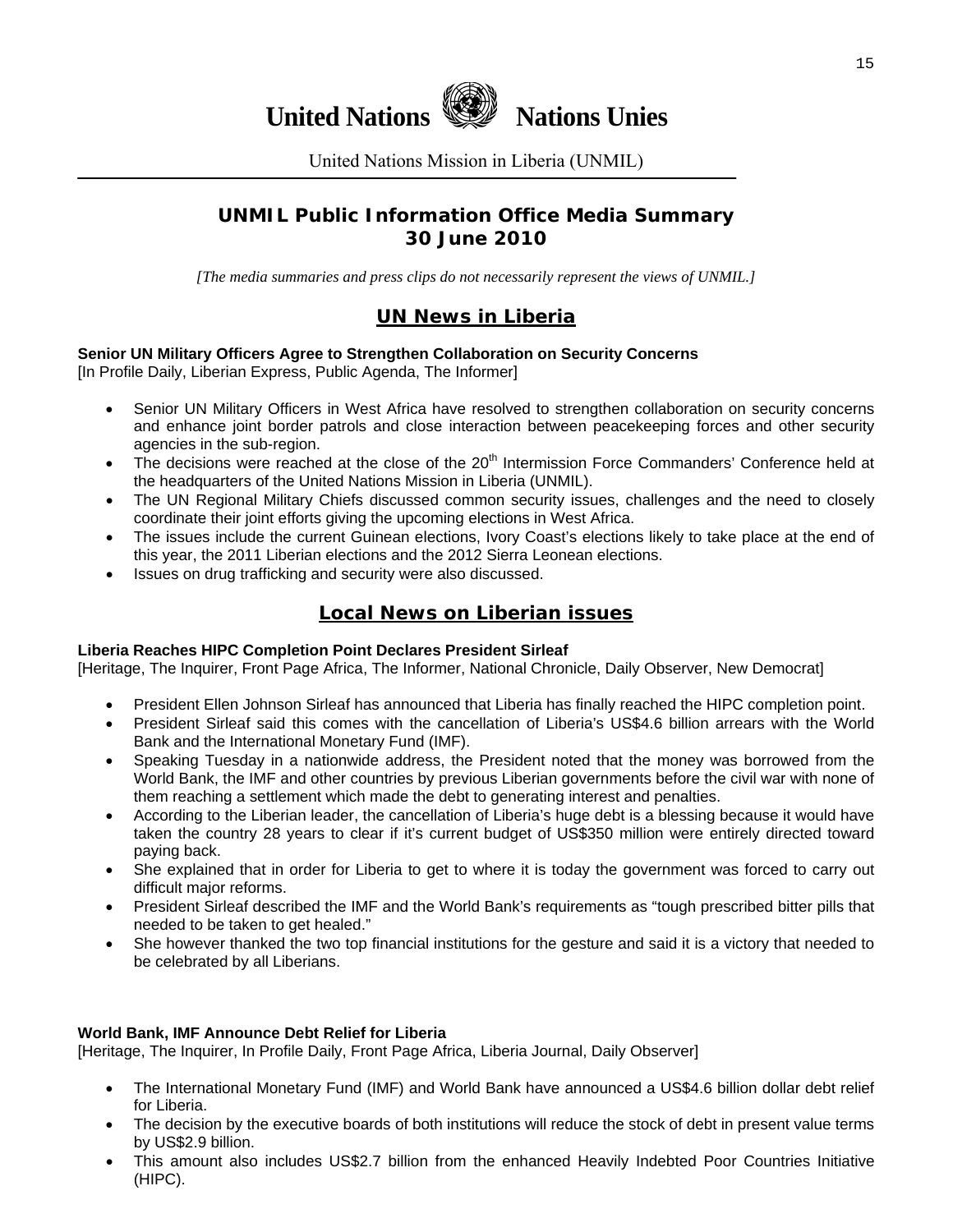- The decision also reduces Liberia stock of debt by US\$223.8 million from the multilateral Debt Relief Initiative.
- A dispatch from Washington DC puts the total debt relief from the IMF at US\$730 million, the biggest ever HIPC contribution for a sin gle country.
- According to the dispatch the World Bank relieved Liberia of US\$375 million.
- The boards of the two financial bodies declared that Liberia has taken the necessary policy actions to reach the HIPC Completion Point.

#### **Netherlands Princess Meets President Sirlea f**

[The Inquirer, The Informer, New Democrat]

- Princess Maxima of the Kingdom of the Netherlands has expressed interest in helping to develop the financial sector of Liberia.
- Princess Maxima wants to view the focus of the Liberian government on important financial factors put in place in the economic development of the country.
- She promised to hold discussions with heads of financial institutions in the country including Finance Ministry officials to see how the financial sector can help facilitate the growth of the country.
- The Netherlands Princess expressed satisfaction over Liberia's financial growth.
- Princess Maxima who is also UN Secretary General Special Advocate for Inclusive Finance and Development spoke Tuesday when she paid a courtesy call on President Ellen Johnson Sirleaf at her Foreign Ministry office.
- For her part, President Sirleaf called on Princess Maxima to focus on micro-financing to help strengthen the capacity of ordinary Liberians.
- The Liberian leader also called on the visiting Dutch Princess to consider strengthening the capacity of the country's judiciary system.

#### **Senate Finally Confirmed Rejected LBS Director General-Designate, Others**

[Heritage, Front Page Africa]

- The Senate has finally confirmed Darryl Ambrose Nmah as Director General of the Liberia Broadcasting System (LBS) after twice denying his confirmation.
- The confirmation vote on Mr. Nmah was taken Tuesday during a closed-door session of the Senate following his re-nomination by President Ellen Johnson Sirleaf who reportedly asked the Senate to reconsider its rejection decision.
- Reports say the confirmation of Mr. Nmah is a huge somersault by the Senate with views that the body cannot be taken seriously.
- However, the Presiding Officer of the Senate, Daniel Naatehn said the change of mind to at last confirm Mr. Nmah must not been seen as weakness .
- Senator Naatehn of Gbarpolu also confirmed that the earlier rejection of Mr. Nmah was based on contention by most Senators about his poor human relations.
- Meanwhile, the Senate has voted to confirm Deputy Internal Affairs Minister for Operations Gabriel Nyekan following an earlier stalemate over his confirmation.
- Also confirmed by the Senate is Bedrew Macaulay, Commissioner of Jedepoe Statutory District in Sinoe County.

#### **Anti-Corruption Bill Introduced in Senate**

[Heritage, In Profile Daily, Liberia Journal, Front Page Africa]

- A proposed Act seeking to make corruption a non-billable offense in Liberia has been introduced in the Senate.
- The draft Act is being sponsored by Montserrado Senator Geraldine Doe Sheriff.
- In her submission, Senator Sherriff said, if enacted the Act will serve as a serious deterrent to would-be corrupt officials
- Under the bill, any public official accused or indicted of misappropriation of public funds shall be jailed and prosecuted without bail.
- It also proposes that in the event of a guilty verdict, the assets of the accused shall be confiscated and turned over to government.
- The bill further says if the accused does not have property equivalent to the value of the money misapplied, the court shall determine the necessary punishment.
- and advise the plenary. • The Senate has meanwhile asked its Judiciary Committee to scrutinize the bill submitted by Senator Sheriff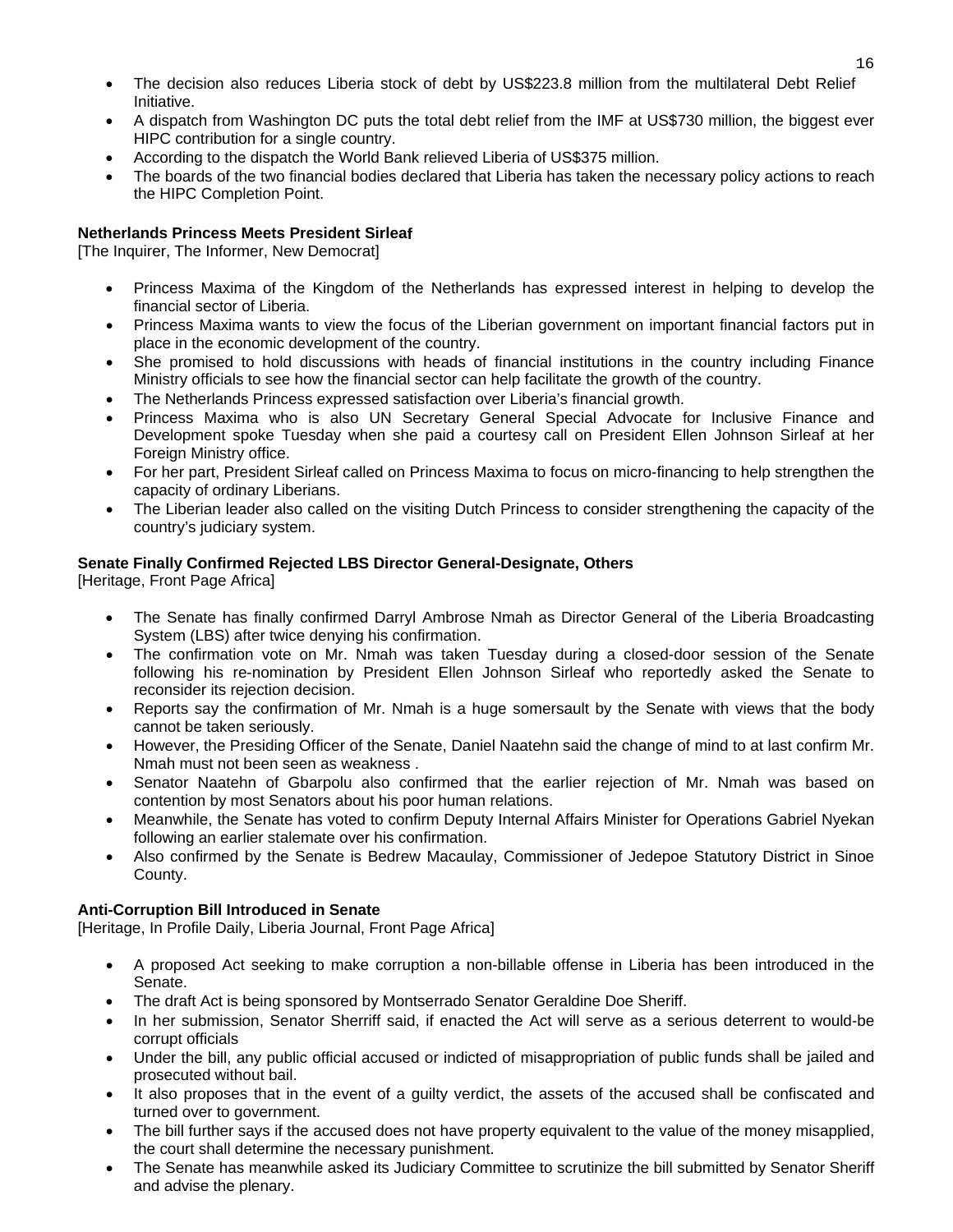- civil servants and budgetary support to Liberian albinos. • Meanwhile, the Senate has ordered a review of two separate letters seeking increment in the salary of
- while the other letter came for the Liberian Albino Society. • The letter for the increment of civil servants salary was submitted by Grand Bassa Senator Nathaniel Innis

## **Star Radio** *(News monitored today at 09:00 am)*

#### **President Sirleaf Launches First Local Multi-media Today**

- President Ellen Johnson Sirleaf will today Wednesday launch the first local multi-media pro-democracy, peace-building and development NGO in the country.
- The Liberia Media Initiative (LMI) is headed by Liberian journalist, John Kollie and works in partnership with at least 40 local media outlets.
- on the Future and Reconciliation Road. • The LMI produces and broadcasts four radio programmes including the Melting Point, Our Liberia, Focus
- Wednesday's ceremony will see the formal launching of the entity's new multi-media radio production studio, Studio Democracy or Studio-D.
- Studio Democracy will also carry out production of strategic TV and radio programmes targeting peace, democracy and development using the media as conduit.
- According to a LMI release, Wednesday's launching exercise will take place at the Mildred Page Hall of the S. Trowen Nagbe United Methodist Church in Sinkor.

#### **World Bank, IMF Announce Debt Relief for Liberia**

*(Also reported Truth FM, Sky FM, and ELBC)* 

#### **Netherlands Princess Meets President Sirleaf**

#### **omen Launch Anti-Female Circumcision Campaign Today W**

- A women group, Women Solidarity Incorporated will today Wednesday launch a public education campaign against female circumcision in Liberia.
- The launching of the anti-female circumcision project takes place in Paynesville and will be held under the theme: "Break the Taboo."
- A release said the event will bring together an array of government officials, representatives of national and international NGOs and prominent citizens and is intended to raise awareness on the adverse effects of female circumcision on women and girls.
- The project targets Gbelegeh and Zoe Geh, two districts in Nimba County where the organizers believe more awareness is needed.
- It will be implemented with US\$10,000 grant from Equality Now, an international human rights organization with regional offices in Nairobi, Kenya.

## **Senate Finally Confirmed Rejected LBS Director General-Designate, Others**

*(Also reported Truth FM, Sky FM, and ELBC)* 

#### **Anti-Corruption Bill Introduced in Senate**

*(Also reported Truth FM, Sky FM, and ELBC)* 

#### **epresentative Chambers Opposes SIFCA's Takeover R**

- A Maryland Representative has protested the takeover of the Decoris oil palm in Pleebloe-Sodoken District by the multi million Ivorian agro company, SIFCA.
- Representative Bhofal Chambers said the takeover by SIFCA is null and void and the company will not be allowed to operate in Maryland.
- According to him, the people of Pleeblo-Sodoken District would not permit a company to takeover Decoris without an initial capital of US\$100 million.
- Johnson Sirleaf by a group of lawmakers. • He said his people are firmed in their decision and a representation has been made to President Ellen
- offering more investment with huge benefits for the people. • Representative Chambers said the SIFCA contract is not good for Maryland because another company is
- The Pleeblo-Sodoken lawmaker said the group Bakrie Sumatera Plantations is committed to the deal.

## **Truth FM** *(News monitored today at 10:00 am)*

## **House Constitutes Probe Committee into Land Rental Fees**

• The House of Representatives has constituted a committee to probe land rental fees levied on logging companies in the country.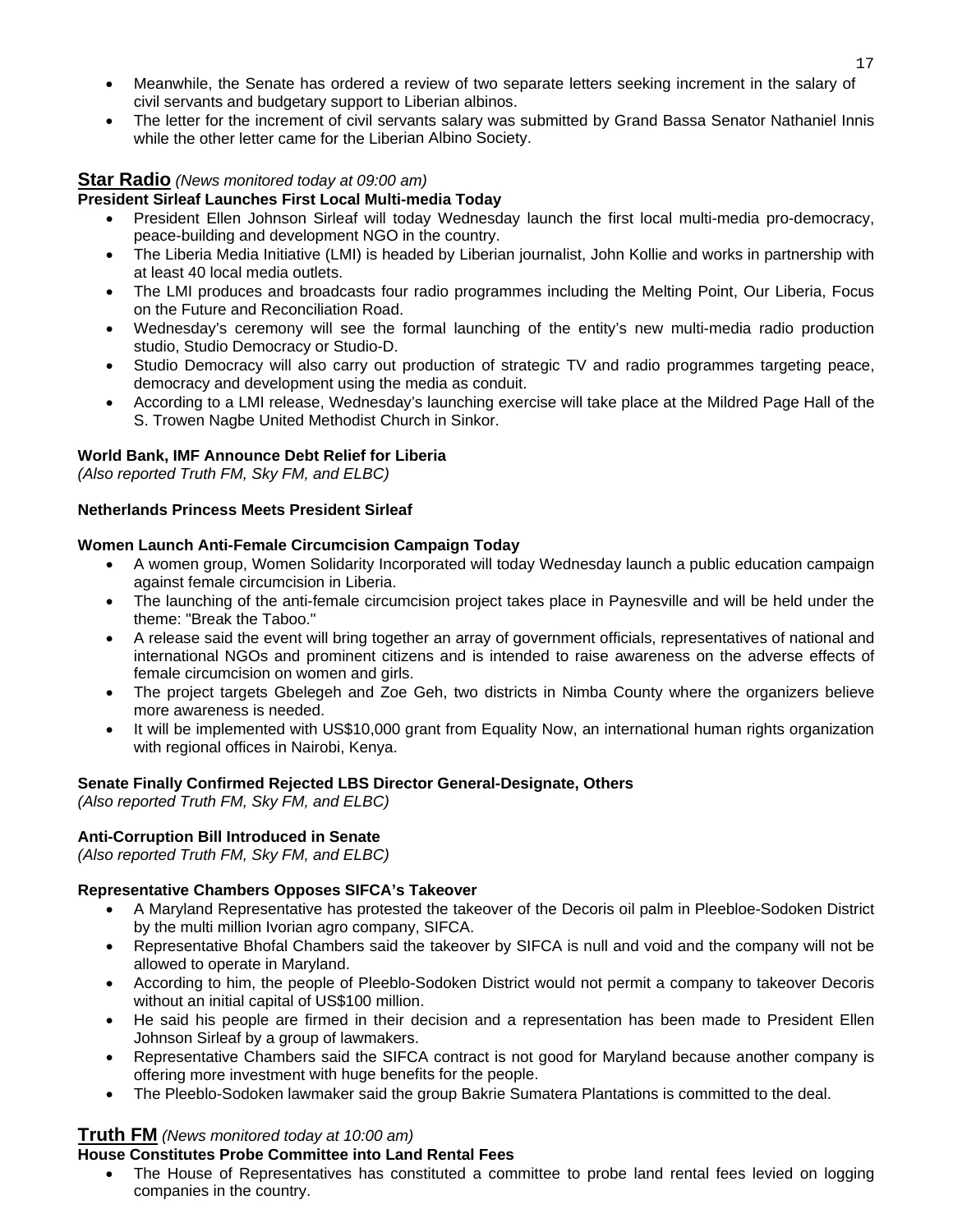- logging companies offer at the time of the bidding process. • The land rentals which are payable annually varies from one country to another based on what the
- County calling on the Senate to investigate the issue in the forestry industry. • The constitution of the committee follows a communication from Representative David Saydee of Maryland
- Representative Saydee said the annual payment of these land rental fees were unfair to the logging companies noting that this could scare away investors.

## **International Clip on Liberia**

#### **War crimes prosecutors cleared to call Naomi Campbell AFP**

A war crimes court ruled Wednesday that prosecutors can call supermodel Naomi Campbell to testify over a "blood to the stand over claims that Campbell was given a rough diamond by Taylor after a dinner hosted by former South prosecutors in May seeking permission to subpoena Campbell and Farrow, said the decision by the Special Court model's former agent Carole White were both willing to do so, the prosecution request to the court said. The rosecution alleges the rough diamond was among those Taylor had obtained from Sierra Leone rebels and took to p South Africa "to sell ... or exchange them from weapons". diamond" she allegedly received from Liberian ex-president Charles Taylor. Actress Mia Farrow can also be called African president Nelson Mandela in September 1997. "The trial chamber hereby grants the motion" filed by for Sierra Leone, based in The Hague. Campbell has refused to be give evidence on the matter, but Farrow and the

## **International Clips on West Africa**

#### **Guinea**

#### **Guinea vote results delayed by up to by 48 hours Reuters**

Guinea's Supreme Court gave election authorities on Wednesday a further 48 hours to publish provisional results from Sunday's presidential election, citing logistical and other problems. "The President of the Supreme Court ... taking into account logistical, material and security difficulties, gives the national electoral commission a prolongation of 48 hours to publish total provisional results," the court said in a statement. Results had been due later on Wednesday but the move means the electoral commission now has until Friday to publish scores.

#### Francophonie observer mission commends peaceful election in Guinea **www.apanews.net**

The head of the Francophonie observer mission for the Sunday presidential election in Guinea, Professor Theodore Holo, on Tuesday commended "the calm, serenity and responsibility" that prevailed during the polls. "The mission of the International Organization of the Francophonie (OIF) said it had weighted the "the determination of the Guinean people, especially women and youth, to fully participate in the ongoing changes as well as their awareness of the major stakes this election embodies, as evidenced by the high turnout," Holo said. The mission also welcomed the Guineans are still waiting for the announcement of the results by the electoral commission. neutrality of the administration and all the political leaders' interest in the election. "The mission notes that the Guinean and Guinean people were allowed to vote freely despite some organizational shortcomings," he said. The OIF observers urged all political leaders to uphold the calm and peaceful atmosphere that prevailed on the 27 June Election Day. More than 4 million Guineans voted Sunday to elect their president among 24 candidates. All

#### **Guinea: Civil society, parties claim Guinea poll irregularities PANA**

several cases of fraud during Sunday's presidential poll. It said there were several cases of irregularities in the capital, Conakry, and the countryside. Some 4.297 million Guineans voted in more than 13,000 polling stations to choose a new president. The Union of the Democratic Forces of Guinea (UFDG) of former Prime Minister Cellou Dalein Diallo, has also alleged ballot rigging in the commune of Matam in Conakry, a stronghold of the Union of Republican Forces (UFR) led by the other former Prime minister, Sidya Touré. UFDG also claims fraudulent Guinea and Forest Guinea, its traditional strongholds. European Union observers who were in those two regions The National Council of Civil Society Organizations (CN OSC) in Guinea on Tuesday denounced what it said were activities in the commune of Ratoma in Conakry and has asked for the suspension of vote counting. For its part, the Guinean People's Rally (RPG) led by Alpha Conde is claiming cases of fraud and vote manipulation in Upper